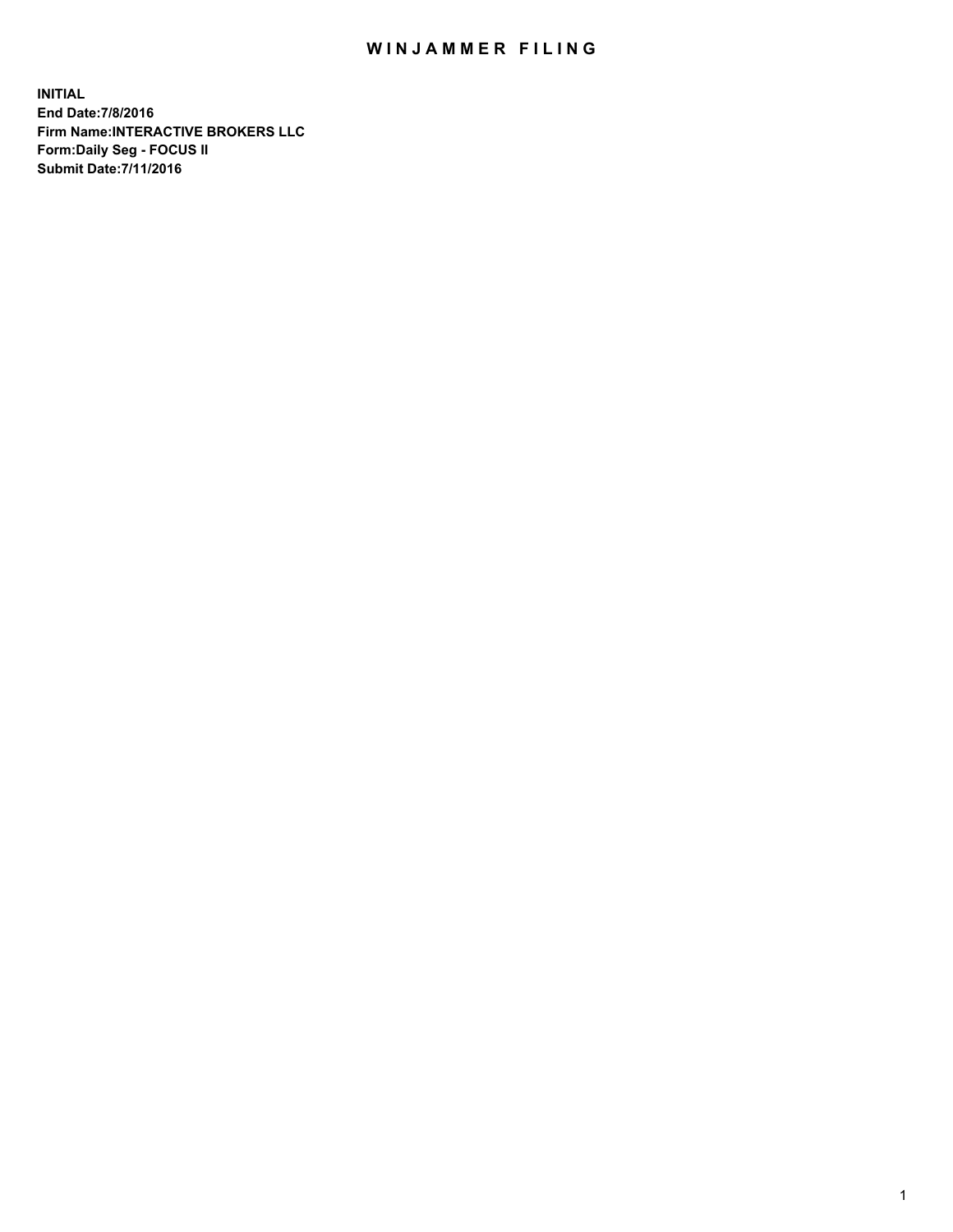## **INITIAL End Date:7/8/2016 Firm Name:INTERACTIVE BROKERS LLC Form:Daily Seg - FOCUS II Submit Date:7/11/2016 Daily Segregation - Cover Page**

| Name of Company<br><b>Contact Name</b><br><b>Contact Phone Number</b><br><b>Contact Email Address</b>                                                                                                                                                                                                                          | <b>INTERACTIVE BROKERS LLC</b><br><b>James Menicucci</b><br>203-618-8085<br>jmenicucci@interactivebrokers.c<br>om |
|--------------------------------------------------------------------------------------------------------------------------------------------------------------------------------------------------------------------------------------------------------------------------------------------------------------------------------|-------------------------------------------------------------------------------------------------------------------|
| FCM's Customer Segregated Funds Residual Interest Target (choose one):<br>a. Minimum dollar amount: ; or<br>b. Minimum percentage of customer segregated funds required:% ; or<br>c. Dollar amount range between: and; or<br>d. Percentage range of customer segregated funds required between: % and %.                       | $\overline{\mathbf{0}}$<br>0<br>155,000,000 245,000,000<br>00                                                     |
| FCM's Customer Secured Amount Funds Residual Interest Target (choose one):<br>a. Minimum dollar amount: ; or<br>b. Minimum percentage of customer secured funds required:%; or<br>c. Dollar amount range between: and; or<br>d. Percentage range of customer secured funds required between: % and %.                          | $\overline{\mathbf{0}}$<br>0<br>80,000,000 120,000,000<br>00                                                      |
| FCM's Cleared Swaps Customer Collateral Residual Interest Target (choose one):<br>a. Minimum dollar amount: ; or<br>b. Minimum percentage of cleared swaps customer collateral required:% ; or<br>c. Dollar amount range between: and; or<br>d. Percentage range of cleared swaps customer collateral required between:% and%. | $\overline{\mathbf{0}}$<br>$\overline{\mathbf{0}}$<br>00<br>0 <sub>0</sub>                                        |

Attach supporting documents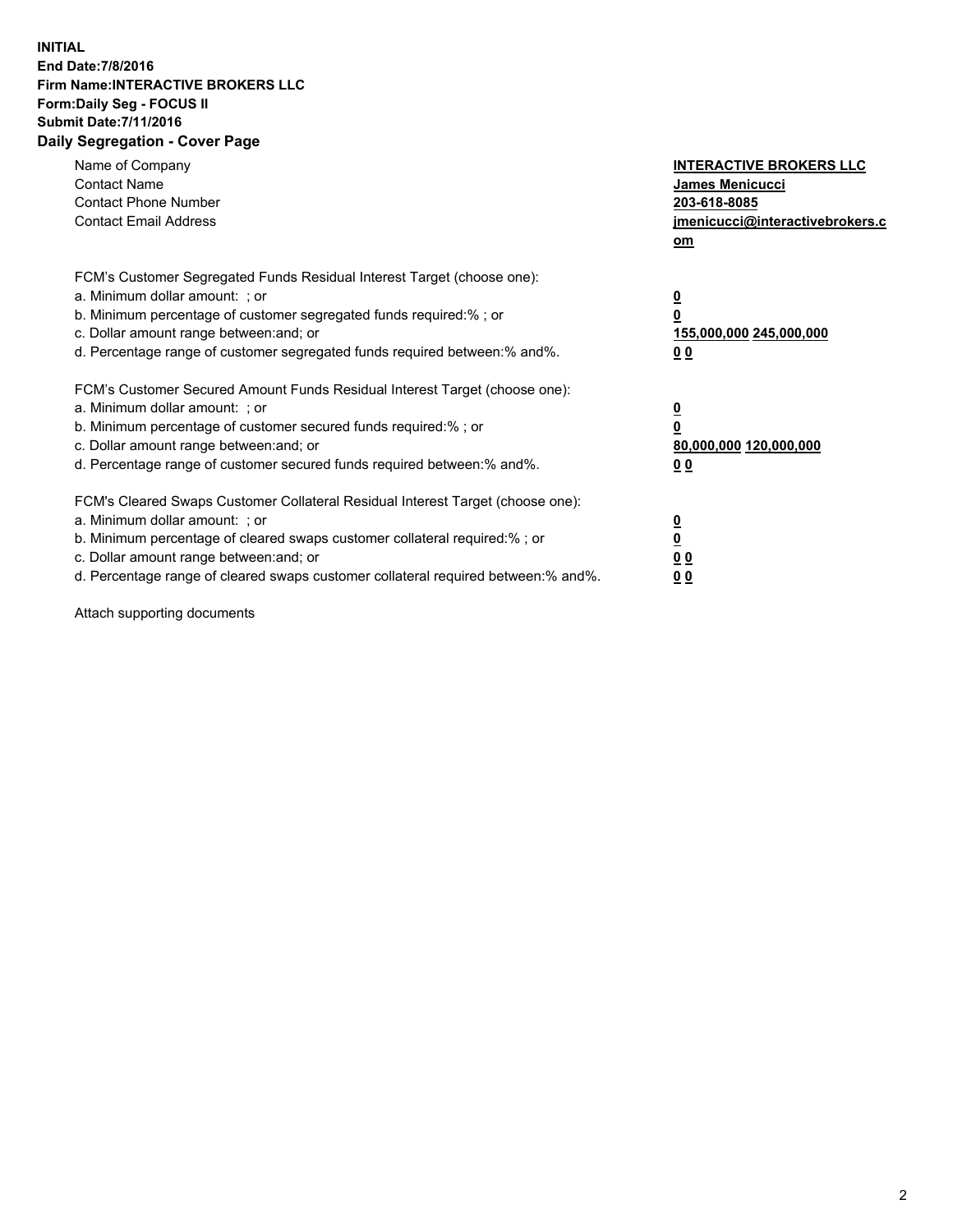## **INITIAL End Date:7/8/2016 Firm Name:INTERACTIVE BROKERS LLC Form:Daily Seg - FOCUS II Submit Date:7/11/2016 Daily Segregation - Secured Amounts**

|     | Foreign Futures and Foreign Options Secured Amounts                                                        |                                   |
|-----|------------------------------------------------------------------------------------------------------------|-----------------------------------|
|     | Amount required to be set aside pursuant to law, rule or regulation of a foreign                           | $0$ [7305]                        |
|     | government or a rule of a self-regulatory organization authorized thereunder                               |                                   |
| 1.  | Net ledger balance - Foreign Futures and Foreign Option Trading - All Customers                            |                                   |
|     | A. Cash                                                                                                    | 326,349,951 [7315]                |
|     | B. Securities (at market)                                                                                  | $0$ [7317]                        |
| 2.  | Net unrealized profit (loss) in open futures contracts traded on a foreign board of trade                  | 9,581,945 [7325]                  |
| 3.  | Exchange traded options                                                                                    |                                   |
|     | a. Market value of open option contracts purchased on a foreign board of trade                             | 684,930 [7335]                    |
|     | b. Market value of open contracts granted (sold) on a foreign board of trade                               | -114,700 [7337]                   |
| 4.  | Net equity (deficit) (add lines 1. 2. and 3.)                                                              | 336,502,126 [7345]                |
| 5.  | Account liquidating to a deficit and account with a debit balances - gross amount                          | 3,554,884 [7351]                  |
|     | Less: amount offset by customer owned securities                                                           | 0 [7352] 3,554,884 [7354]         |
| 6.  | Amount required to be set aside as the secured amount - Net Liquidating Equity                             | 340,057,010 [7355]                |
|     | Method (add lines 4 and 5)                                                                                 |                                   |
| 7.  | Greater of amount required to be set aside pursuant to foreign jurisdiction (above) or line                | 340,057,010 [7360]                |
|     | 6.                                                                                                         |                                   |
|     | FUNDS DEPOSITED IN SEPARATE REGULATION 30.7 ACCOUNTS                                                       |                                   |
| 1.  | Cash in banks                                                                                              |                                   |
|     | A. Banks located in the United States                                                                      | 4,100,000 [7500]                  |
|     | B. Other banks qualified under Regulation 30.7                                                             | 0 [7520] 4,100,000 [7530]         |
| 2.  | Securities                                                                                                 |                                   |
|     | A. In safekeeping with banks located in the United States                                                  | 376,680,070 [7540]                |
|     | B. In safekeeping with other banks qualified under Regulation 30.7                                         | 0 [7560] 376,680,070 [7570]       |
| 3.  | Equities with registered futures commission merchants                                                      |                                   |
|     | A. Cash                                                                                                    | $0$ [7580]                        |
|     | <b>B.</b> Securities                                                                                       | $0$ [7590]                        |
|     | C. Unrealized gain (loss) on open futures contracts                                                        | $0$ [7600]                        |
|     | D. Value of long option contracts                                                                          | $0$ [7610]                        |
|     | E. Value of short option contracts                                                                         | 0 [7615] 0 [7620]                 |
| 4.  | Amounts held by clearing organizations of foreign boards of trade                                          |                                   |
|     | A. Cash                                                                                                    | $0$ [7640]                        |
|     | <b>B.</b> Securities                                                                                       | $0$ [7650]                        |
|     | C. Amount due to (from) clearing organization - daily variation                                            | $0$ [7660]                        |
|     | D. Value of long option contracts                                                                          | $0$ [7670]                        |
|     | E. Value of short option contracts                                                                         | 0 [7675] 0 [7680]                 |
| 5.  | Amounts held by members of foreign boards of trade                                                         |                                   |
|     | A. Cash                                                                                                    | 78,941,988 [7700]                 |
|     | <b>B.</b> Securities                                                                                       | $0$ [7710]                        |
|     | C. Unrealized gain (loss) on open futures contracts                                                        | 8,477,312 [7720]                  |
|     | D. Value of long option contracts                                                                          | 684,916 [7730]                    |
|     | E. Value of short option contracts                                                                         | -114,699 [7735] 87,989,517 [7740] |
| 6.  | Amounts with other depositories designated by a foreign board of trade                                     | $0$ [7760]                        |
| 7.  | Segregated funds on hand                                                                                   | $0$ [7765]                        |
| 8.  | Total funds in separate section 30.7 accounts                                                              | 468,769,587 [7770]                |
| 9.  | Excess (deficiency) Set Aside for Secured Amount (subtract line 7 Secured Statement<br>Page 1 from Line 8) | 128,712,577 [7380]                |
| 10. | Management Target Amount for Excess funds in separate section 30.7 accounts                                | 80,000,000 [7780]                 |
| 11. | Excess (deficiency) funds in separate 30.7 accounts over (under) Management Target                         | 48,712,577 [7785]                 |
|     |                                                                                                            |                                   |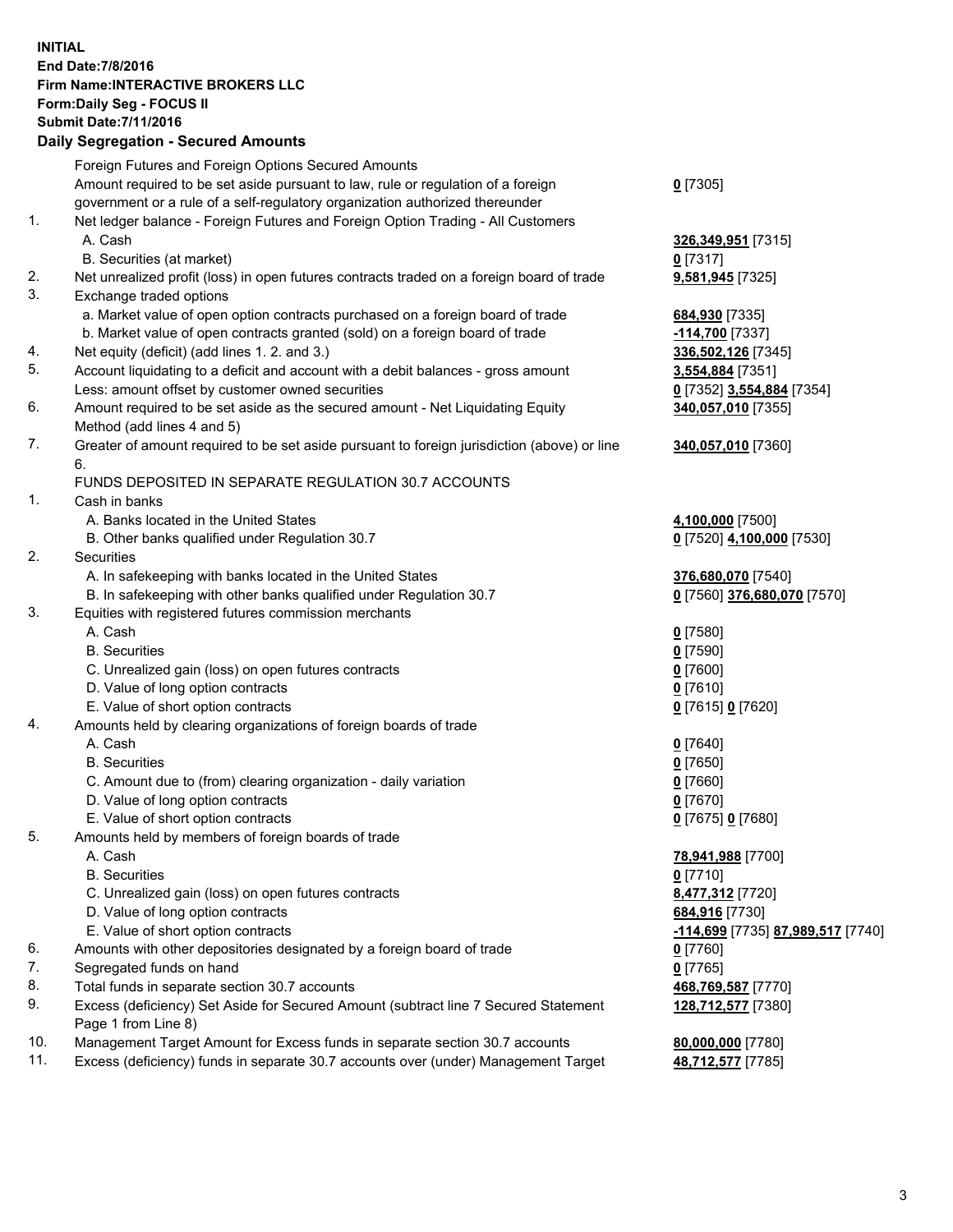**INITIAL End Date:7/8/2016 Firm Name:INTERACTIVE BROKERS LLC Form:Daily Seg - FOCUS II Submit Date:7/11/2016 Daily Segregation - Segregation Statement** SEGREGATION REQUIREMENTS(Section 4d(2) of the CEAct) 1. Net ledger balance A. Cash **2,993,607,866** [7010] B. Securities (at market) **0** [7020] 2. Net unrealized profit (loss) in open futures contracts traded on a contract market **-41,461,120** [7030] 3. Exchange traded options A. Add market value of open option contracts purchased on a contract market **154,659,086** [7032] B. Deduct market value of open option contracts granted (sold) on a contract market **-219,037,158** [7033] 4. Net equity (deficit) (add lines 1, 2 and 3) **2,887,768,674** [7040] 5. Accounts liquidating to a deficit and accounts with debit balances - gross amount **213,993** [7045] Less: amount offset by customer securities **0** [7047] **213,993** [7050] 6. Amount required to be segregated (add lines 4 and 5) **2,887,982,667** [7060] FUNDS IN SEGREGATED ACCOUNTS 7. Deposited in segregated funds bank accounts A. Cash **246,267,727** [7070] B. Securities representing investments of customers' funds (at market) **1,758,535,395** [7080] C. Securities held for particular customers or option customers in lieu of cash (at market) **0** [7090] 8. Margins on deposit with derivatives clearing organizations of contract markets A. Cash **28,771,667** [7100] B. Securities representing investments of customers' funds (at market) **1,136,453,184** [7110] C. Securities held for particular customers or option customers in lieu of cash (at market) **0** [7120] 9. Net settlement from (to) derivatives clearing organizations of contract markets **-16,553,610** [7130] 10. Exchange traded options A. Value of open long option contracts **154,656,034** [7132] B. Value of open short option contracts **-219,034,170** [7133] 11. Net equities with other FCMs A. Net liquidating equity **0** [7140] B. Securities representing investments of customers' funds (at market) **0** [7160] C. Securities held for particular customers or option customers in lieu of cash (at market) **0** [7170] 12. Segregated funds on hand **0** [7150] 13. Total amount in segregation (add lines 7 through 12) **3,089,096,227** [7180] 14. Excess (deficiency) funds in segregation (subtract line 6 from line 13) **201,113,560** [7190] 15. Management Target Amount for Excess funds in segregation **155,000,000** [7194]

16. Excess (deficiency) funds in segregation over (under) Management Target Amount Excess

**46,113,560** [7198]